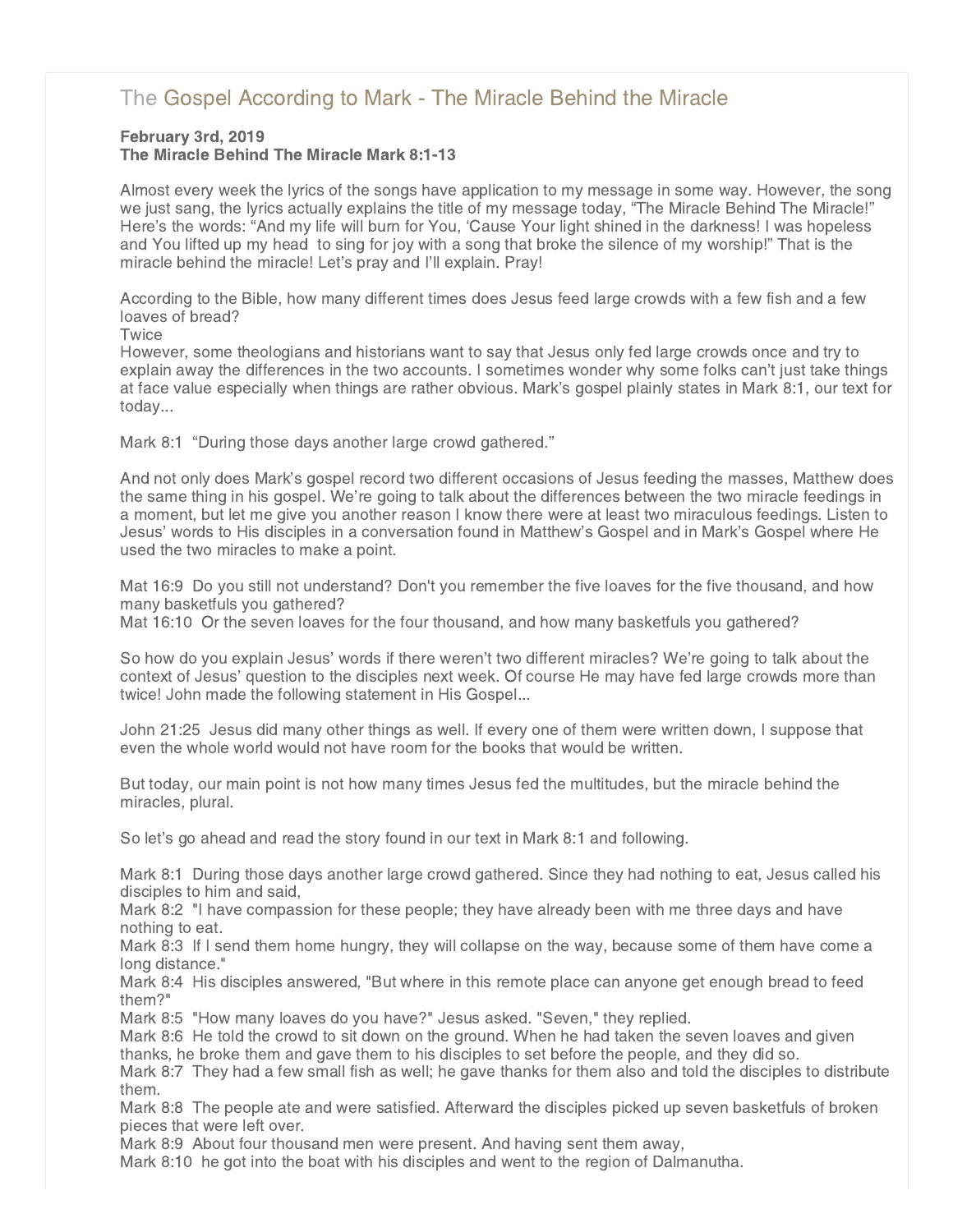Let me just point out a few of the differences between the two miracle stories of Jesus feeding thousands of people with small amounts of food, which are both found in Mark's Gospel as well as Matthew's Gospel. You'll see why it matter's when we discover the miracle behind the miracle!

Location and context

First story was in a Jewish context Second story was in a Gentile context

Timing

First story Jesus had just begun to teach the people Second story Jesus had been teaching the people for three days

The reason for the Lord's compassion

First story sheep without a shepherd (Israel) Second story people have been with me three days and are hungry

Differences Continued

First time to invite Jewish people to feast on God's spiritual provision Second time to invite gentiles to feast on God's spiritual provision!

Differences Continued

In the first story the disciples wanted Jesus to send the people away to towns and villages so they could fend for themselves

In the second story Jesus preempts any such statement by saying that the people would faint if they had to travel

Differences Continued

First story the disciples complain about the cost of feeding so many Second story the disciples simply ask where they would get enough food to feed so many

Opinion time! If we could only read the body language! It may very well be that the disciples were growing in their faith and may have had a little grin on their faces when they asked the question in the second story...

Mark 8:4 His disciples answered, "But where in this remote place can anyone get enough bread to feed them?"

I sometimes think of the disciples a little bit like I think of the group who were in the fictitious story by JR Tolkien "The Fellowship of the Ring" A very diverse group indeed. I can picture and hear a couple of the disciples whispering to each other when that question was asked, "I bet He'll do another feeding miracle like He did before!" Again, I'm not sure, but I think that certainly could have been the case or it could have been that the disciples were just that forgetful and hard of believing or they just didn't think He would ever repeat a miracle like they had seen at the first feeding. Or maybe, just maybe, they were thinking He might do a repeat! He did!!

## More Differences

The amount of food picked up in the first story was 12 baskets. This may have been symbolic of the twelve tribes of Israel since the first story was in a Jewish location.

The amount of food picked up in the second story was 7. This is the number of completeness and since the second story was in a Gentile region, it may have indicated that God's plan to change the world would be complete once the Gentiles were included.

Now on to the moment we've all been waiting for...

The Miracle Behind the Miracle - God Cares!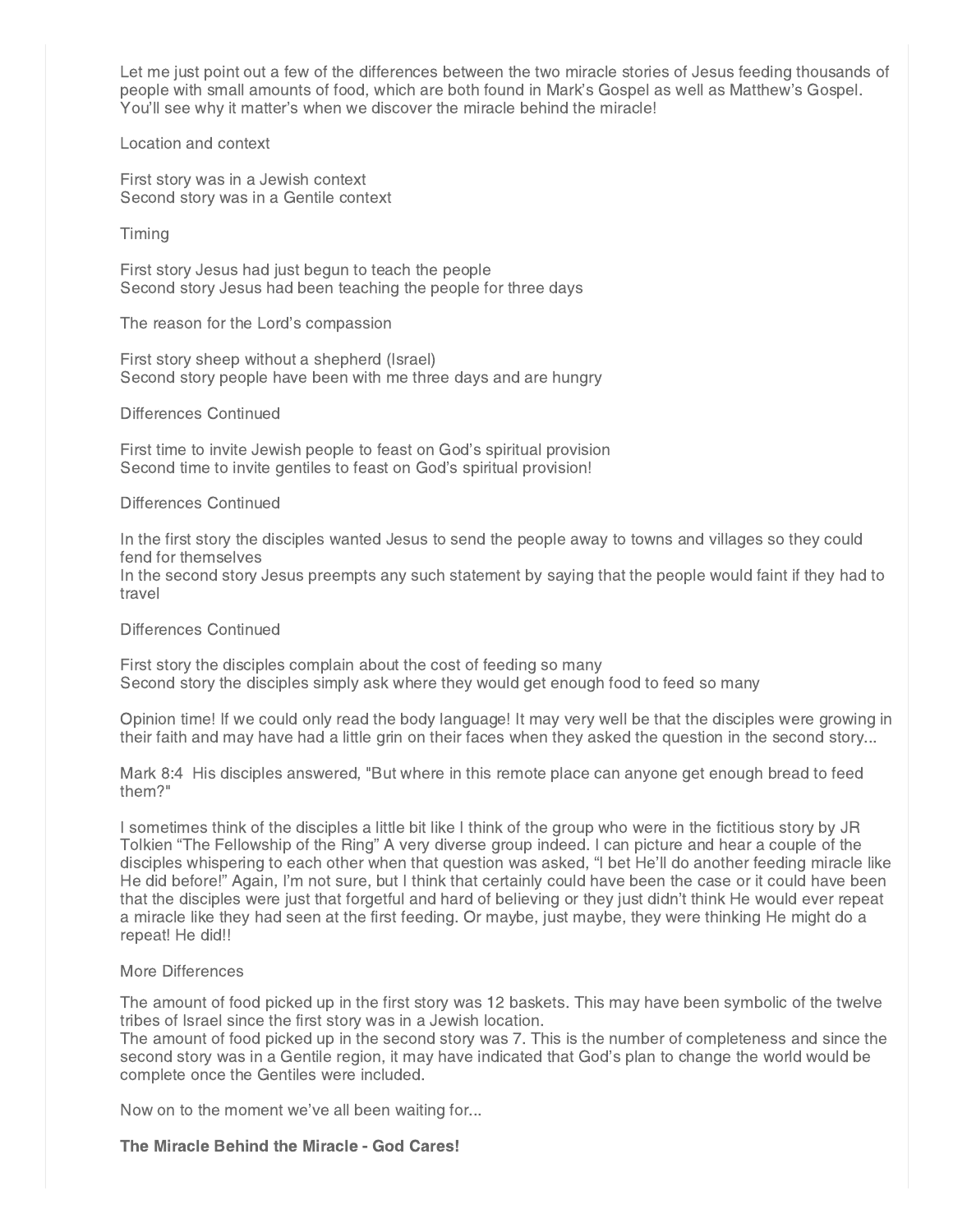If we look closely at the New Testament we do find an interesting similarity between the two stories beyond the feeding of many with a few loves and a few fish. The miracles are recorded almost matter-of-fact. There's not a lot of "Wow," or "can you believe that!" I believe the miracle that began to catch the disciples attention over and over was the miracle that God cared enough to intervene in the lives of human beings. They were, I'm quite sure, amazed at the miracle of the feeding of thousands with such a small amount of resources. However, the miracle behind the miracle is how much Jesus cared for the needs of the people both Jews and Gentiles! He was concerned about them, and worried about them, both spiritually and physically! He cared that they were hungry and cared they might collapse from fatigue. And in the first miracle of feeding the multitudes He cared that they were like sheep without a shepherd. Remember our song...

"And my life will burn for You, 'Cause Your light shined in the darkness! I was hopeless and You lifted up my head..." Jesus cared about the hopeless situation the people were in. He cares about you the same way, whatever it is you are facing. I read the following verses recently, but listen to what the Psalmist said about the miracle of God's concern for people...

Psa 8:3 When I consider your heavens, the work of your fingers, the moon and the stars, which you have set in place,

Psa 8:4 what is man that you are mindful of him, the son of man that you care for him?

Have you ever considered or thought about how insignificant we must seem when compared with the expanse of the universe? And when we compare ourselves with the infinite, almighty, all knowing, God of the universe we would have to be smaller than an ant. Compare Mount Everest with an ant hill, and then think about how small an ant is. But let me tell you about the miracle behind the miracle! You are not insignificant to God! You are not a little ant on a little ant hill. To God you are the crowning achievement of all of His creation! In fact, listen to the rest of the Psalmist's words in Psalm 8...

Psa 8:5 You made him a little lower than the heavenly beings and crowned him with glory and honor.

Psa 8:6 You made him ruler over the works of your hands; you put everything under his feet:

Psa 8:7 all flocks and herds, and the beasts of the field,

Psa 8:8 the birds of the air, and the fish of the sea, all that swim the paths of the seas.

Psa 8:9 O LORD, our Lord, how majestic is your name in all the earth!

And listen to these words in Genesis...

Gen 1:25 God made the wild animals according to their kinds, the livestock according to their kinds, and all the creatures that move along the ground according to their kinds. And God saw that it was good. Gen 1:26 Then God said, "Let us make man in our image, in our likeness, and let them rule over the fish of the sea and the birds of the air, over the livestock, over all the earth, and over all the creatures that move along the ground."

Gen 1:27 So God created man in his own image, in the image of God he created him; male and female he created them.

Gen 1:28 God blessed them and said to them, "Be fruitful and increase in number; fill the earth and subdue it. Rule over the fish of the sea and the birds of the air and over every living creature that moves on the ground."

So we know God's view of us is extremely high. He doesn't see us as little, tiny, meaningless creatures in the sea of the universe! He created us in His image and breathed into us the breath of life and we became a living spirit, a living soul, a human being with an eternal spirit! He respected us so much that He set things up so we could have free will and make choices and that reality is found in the book of Genesis. Unfortunately Adam and Eve made some really bad choices. They chose not to trust God's word to them and listened to the enemy of their souls. But before you blame everything on them, remember this...

Isa 53:6 We all, like sheep, have gone astray, each of us has turned to his own way; and the LORD has laid on him the iniquity of us all.

And just who is this One whom the Lord has laid on Him the iniquity of us all? Non other than Jesus Christ, the Lamb of God, the Messiah, sent to be our Savior. He was God in the flesh who came to show us the miracle behind the miracles, that God really does care about us! Jesus came to show us the Father's heart. He would later tell the disciples that He came to show them the Father! Listen...

John 14:8 Philip said, "Lord, show us the Father and that will be enough for us." John 14:9 Jesus answered: "Don't you know me, Philip, even after I have been among you such a long time? Anyone who has seen me has seen the Father. How can you say, 'Show us the Father'?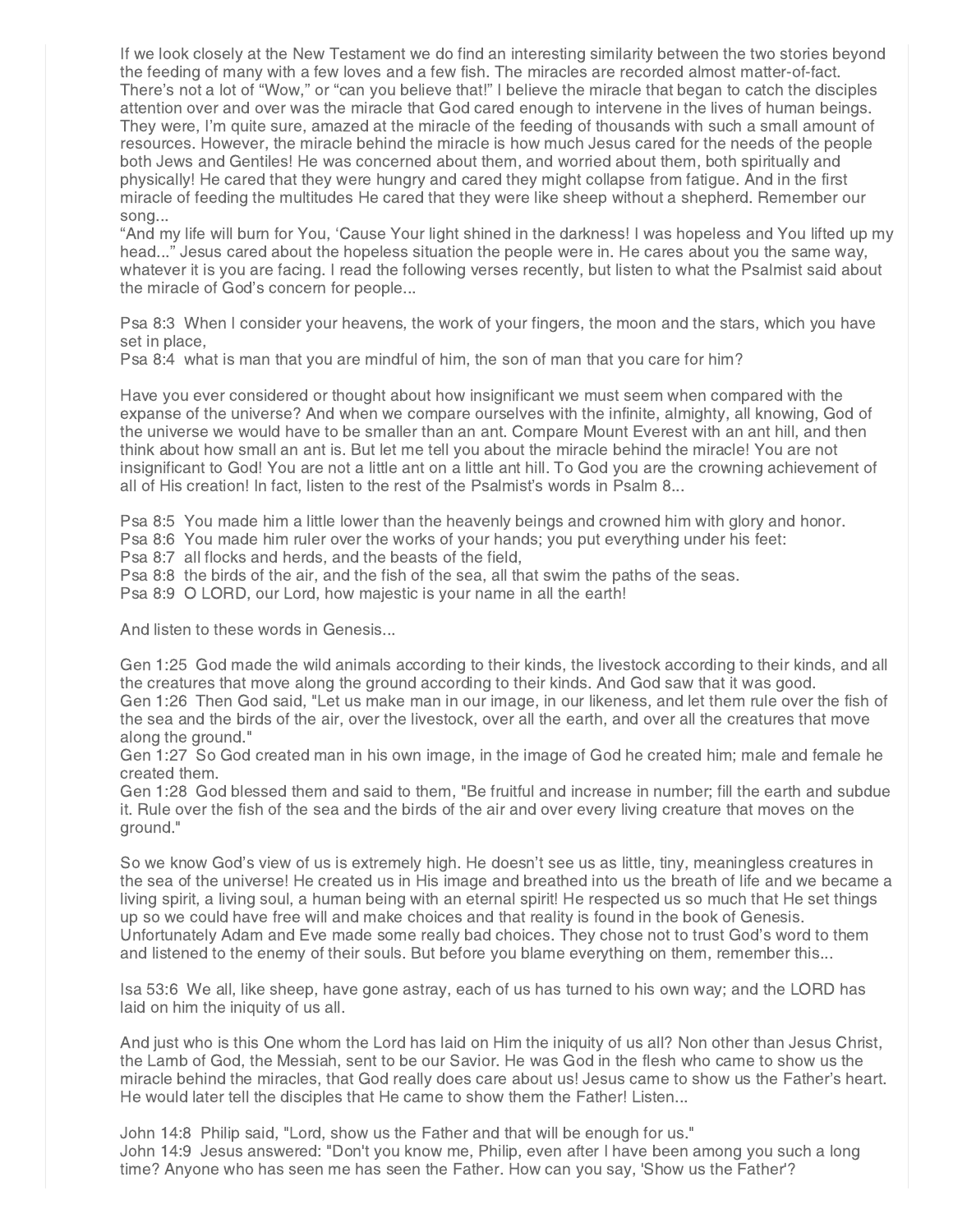John 14:10 Don't you believe that I am in the Father, and that the Father is in me? The words I say to you are not just my own. Rather, it is the Father, living in me, who is doing his work. John 14:11 Believe me when I say that I am in the Father and the Father is in me; or at least believe on the evidence of the miracles themselves.

Jesus wanted the disciples to understand who He was and what He had come to do. He hoped the miracles would help them understand the miracle behind the miracles. The Miracle that God cared so much about us He took on flesh by sending His Only Begotten Son so that we could know Him and believe in Him, and trust in Him, and follow Him, and be saved by Him. And if you need more proof of God's heart for humankind, look at the things that motivated Jesus in His life! Look at our text. Jesus said...

Mark 8:2 "I have compassion for these people; they have already been with me three days and have nothing to eat.

Mark 8:3 If I send them home hungry, they will collapse on the way, because some of them have come a long distance."

And look at what happened just before He fed the crowds the first time...

Mark 6:34 When Jesus landed and saw a large crowd, he had compassion on them, because they were like sheep without a shepherd.

Mat 14:14 When Jesus landed and saw a large crowd, he had compassion on them and healed their sick.

And listen to this in Matthew's Gospel with two blind men...

Mat 20:34 Jesus had compassion on them and touched their eyes.

And then in Mark 1:40, remember...

Mark 1:40 A man with leprosy came to him and begged him on his knees, "If you are willing, you can make me clean."

Mark 1:41 Filled with compassion, Jesus reached out his hand and touched the man. "I am willing," he said. "Be clean!"

And when we grieve and wonder if God even cares, we must never forget this story...

John 11:32 When Mary reached the place where Jesus was and saw him, she fell at his feet and said, "Lord, if you had been here, my brother would not have died."

John 11:33 When Jesus saw her weeping, and the Jews who had come along with her also weeping, he was deeply moved in spirit and troubled.

John 11:34 "Where have you laid him?" he asked. "Come and see, Lord," they replied. John 11:35 Jesus wept.

Paul makes this statement in 2 Corinthians 1:3...

2 Cor 1:3 Praise be to the God and Father of our Lord Jesus Christ, the Father of compassion and the God of all comfort,

But here's the tragedy! God has compassion on us in our troubles and wants to comfort us and help us, but many times we only want the miracle and refuse the miracle behind the miracles. Jesus wanted to give the world His love but much of the world only wanted His miracles. They didn't want the relationship God so desired to have with them. They were focused on the things of this world.

Mark 8:11 The Pharisees came and began to question Jesus. To test him, they asked him for a sign from heaven.

Mark 8:12 He sighed deeply and said, "Why does this generation ask for a miraculous sign? I tell you the truth, no sign will be given to it."

Mark 8:13 Then he left them, got back into the boat and crossed to the other side.

Was Jesus angry with them. I don't believe so. I believe He was heart broken over them, but knew their hearts were not open to Him so He got into the boat and crossed to the other side of the lake. In a couple of weeks we'll see why He went to the other side. There was a blind man on the other side of the lake who wanted physical healing but who was also open to the miracle behind the miracle, a personal relationship with God. But again, let me remind you, Jesus cared for the spiritually blind people, but He simply refused to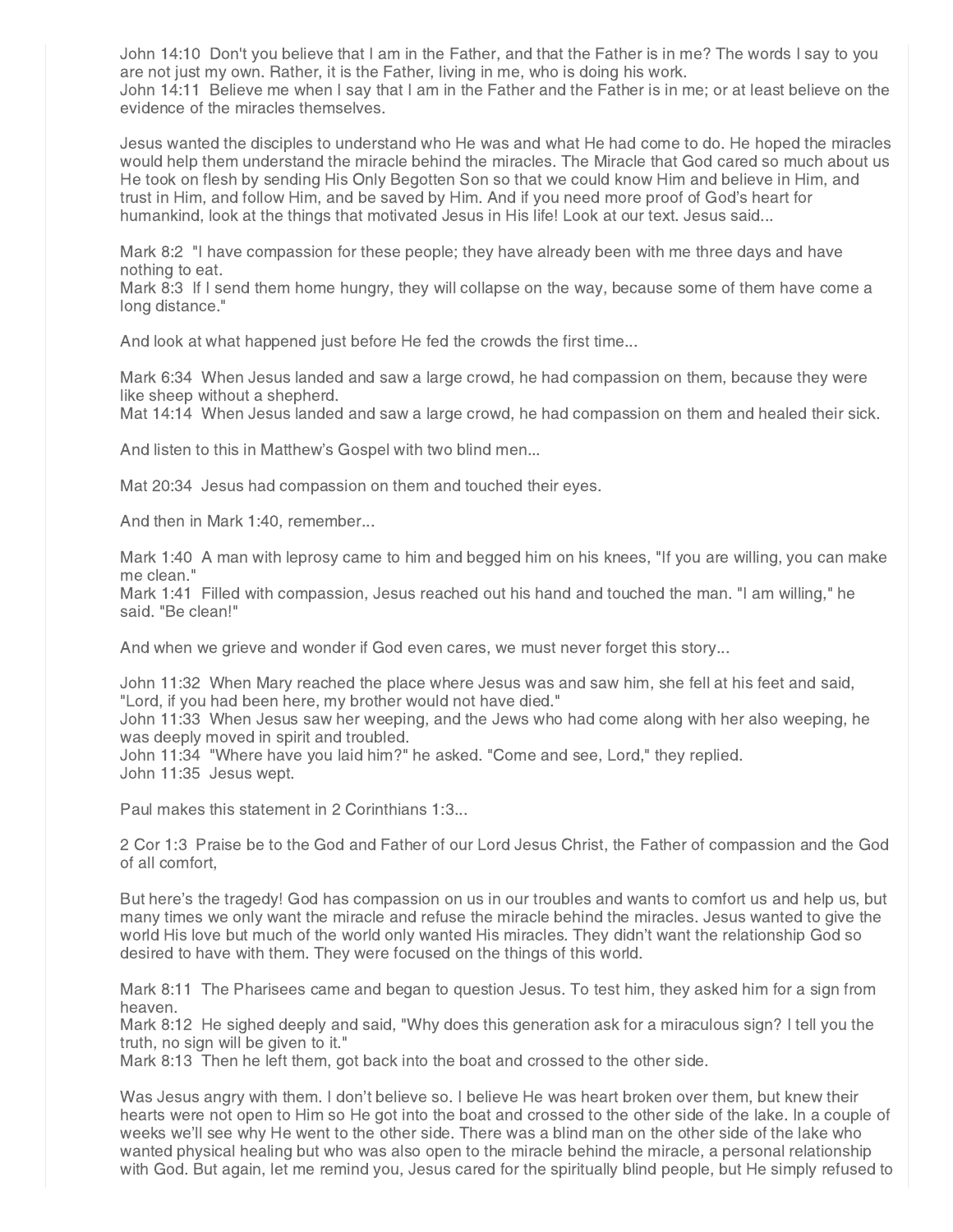force them into a relationship. It was their God-given choice. Listen to what Jesus said in Matthew's Gospel...

Mat 23:37 "O Jerusalem, Jerusalem, you who kill the prophets and stone those sent to you, how often I have longed to gather your children together, as a hen gathers her chicks under her wings, but you were not willing.

And listen to these words found in Luke's Gospel...

Luke 19:41 As he approached Jerusalem and saw the city, he wept over it Luke 19:42 and said, "If you, even you, had only known on this day what would bring you peace--but now it is hidden from your eyes.

What are you seeking from life? Where are you searching?

How's the search going? Is the truth hidden from your eyes?

Are we willing to learn from the life of Christ where real peace comes from?

Peter penned these words...

2 Pet 1:2 Grace and peace be yours in abundance through the knowledge of God and of Jesus our Lord. 2 Pet 1:3 His divine power has given us everything we need for life and godliness through our knowledge of him who called us by his own glory and goodness.

The Holy Spirit wants to fill your heart and your life with . . . God's presence/God's purpose/God's peace/God's power

God want's a personal relationship with you! Personal! He wants to be your God, your Savior, your Lord, but He also wants to be your friend! Jesus made this abundantly clear when He had this conversation with His disciples in John's Gospel...

John 15:9 "As the Father has loved me, so have I loved you. Now remain in my love. John 15:10 If you obey my commands, you will remain in my love, just as I have obeyed my Father's commands and remain in his love.

John 15:11 I have told you this so that my joy may be in you and that your joy may be complete.

John 15:12 My command is this: Love each other as I have loved you.

John 15:13 Greater love has no one than this, that he lay down his life for his friends.

John 15:14 You are my friends if you do what I command.

John 15:15 I no longer call you servants, because a servant does not know his master's business. Instead, I have called you friends, for everything that I learned from my Father I have made known to you.

John 15:16 You did not choose me, but I chose you and appointed you to go and bear fruit--fruit that will last...

What did Jesus mean when He said you did not choose me, but I chose you? Simply this: God takes the initiative in pursuing a personal relationship with you! When you weren't even thinking about God or seeking God and living in your sinful ways, God chose to love you and reach out to you! Listen...

Rom 5:6 You see, at just the right time, when we were still powerless, Christ died for the ungodly. Rom 5:7 Very rarely will anyone die for a righteous man, though for a good man someone might possibly dare to die.

Rom 5:8 But God demonstrates his own love for us in this: While we were still sinners, Christ died for us. Rom 5:9 Since we have now been justified by his blood, how much more shall we be saved from God's wrath through him!

Rom 5:10 For if, when we were God's enemies, we were reconciled to him through the death of his Son, how much more, having been reconciled, shall we be saved through his life!

The Miracle behind the Miracles! Jesus has chosen you! What will be your response to Him? What do you say today to God's invitation to experience the miracle of a personal relationship with God Almighty? Years ago, on the very night I chose to announce to my parents that the God thing was not for me, I heard a message on the brutality of the cross and realized God had chosen to love me even though I had rejected Him and was so lost in my sin. I made a decision that night to ask for forgiveness and chose to place my faith and trust in the One who bore my shame and my sin on the Old Rugged Cross! I'm not perfect, but I've